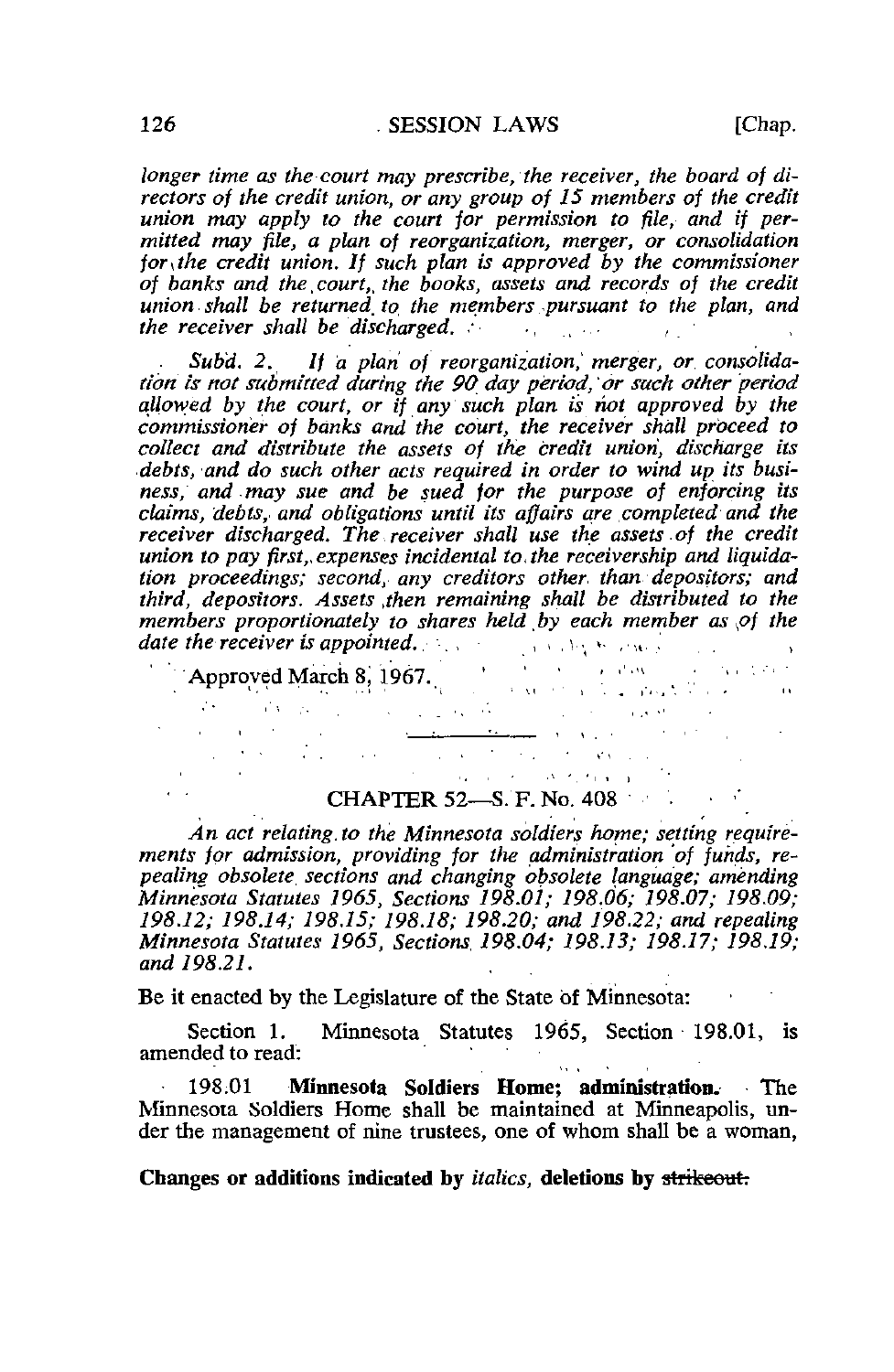to be known as the soldiers home board, as a home for all honorably discharged persons who served in the Mexican War, the War of the Rebellion, the Spanish-American War, the Philippine Insurrection, the Boxer Rebellion, the War of 1917 and 1918, commonly called the World War, or the War between the United States of America and its allies, and Germany, Japan, Italy, and their allies, persons who actually served in any campaign against the Indians in this state in the year 1862, whether as soldiers of the United States or not, for honorably discharged members of the Minnesota National Guard mustered into federal service in 1916 who served on the Mexican border, and for all honorably discharged persons who served between September 16, 1940, and December 7, 1941, and in World War II between December 1, 1941, and December 31, 1946, and in the campaign against the North Koreans between June 25, 1950 and January 31, 1955, and in the campaign against the Viet Cong between August 5, 1964 and the date such campaign may be declared ended by competent federal authority. No person shall be admitted to the home who has not been a resident of the state for three years next preceding the date of his application, unless he served in a Minnesota regiment, or was credited to the state, or served in the Indian Campaign as aforesaid; nor shall any person be admitted unless he is without adequate means of support, and is unable by reason of wounds, disease, old age, or infirmity to properly maintain himself.

Sec. 2: Minnesota Statues 1965, Section 198.06, is amended to read: . .

198.06 Trustees; compensation, bond. The nine trustees of the soldiers home board shall be appointed by the governor with the consent of the senate, each for a term of six years, and until his successor qualifies. No two members of the board of trustees, except one member appointed at large, shall reside, at the time' of their appointment, in the same congressional district. Vacancies shall be filled by like appointment for unexpired terms. They shall receive as compensation for their services in attending meetings of the board and meetings of any committee thereof, the sum of \$25 per day for each such meeting day so attended, and in addition thereto actual expenses incurred in attending such meeting. Claims for such compensation shall be paid by the state treasurer from the money provided for the support of the soldiers home upon itemized and verified vouchers approved by the president and secretary; after audit by the state auditor: in accordance with Minnesota Statutes, Section 6.21. Not more than five of the trustees shall be members of the same political party, and in the selection of trustees, officers of the home, and employees of the board, preference shall be given to honorably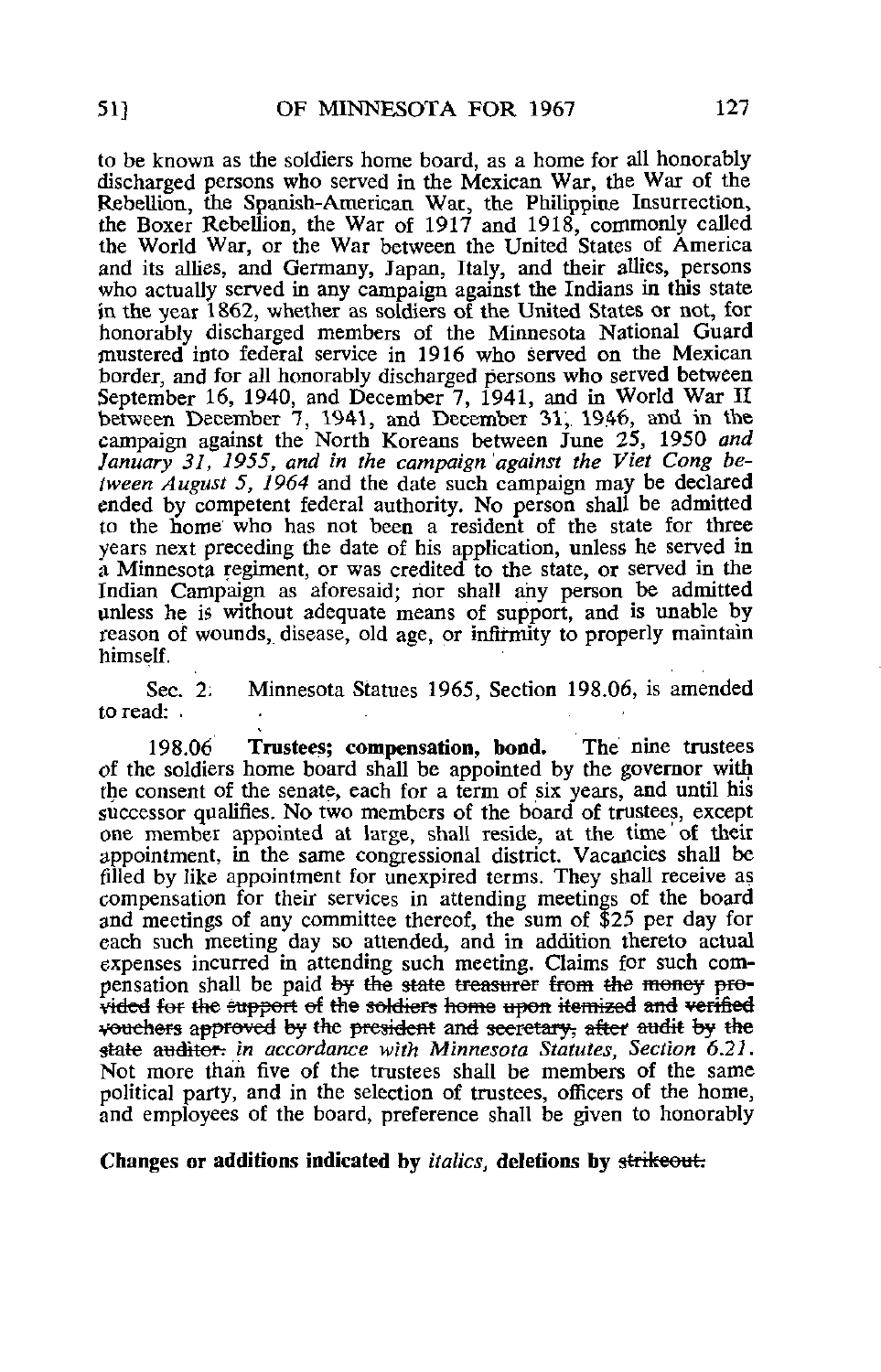discharged soldiers, sailors and marines. Each trustee shall give a bond to the state in the penal sum of \$5,000, conditioned for the faithful discharge of his duties and economical expenditure of the funds provided for hereunder. The trustee who shall be selected by the board as treasurer of the home shall give an additional bond to the state in such sum as may be designated by the board of trustees, conditional that such treasurer shall account for and pay over, according to the directions of the board, all moneys or other property which may come into his possession with the consent of the residents of the home from residents of such home as such treasurer. The surety on such treasurer's bond may be any surety company that is authorized to contract as such by the laws of this state, and the cost thereof shall be paid out of the home support fund.

Sec. 3. Minnesota Statutes 1965, Section 198.07, is amended to read:

198.07 President; secretary; treasurer; duties. The soldiers' home board shall appoint a secretary, and elect from its members a president, a treasurer of the home, and an executive committee of three. The same person may hold the positions of treasurer and president. The secretary shall record its transactions and keep books, records and accounts, showing the administration of the soldiers home and relief funds, and all facts of public interest relating to the home. He shall receive such salary as the board shall designate. The state treasurer shall be ex officio the treasurer of the board. The board shall adopt and enforce rules for the government of the home and proper bylaws for the conduct of its business, and, with the approval of the governor, may also make rules not inconsistent with this chapter, respecting the admission, maintenance, and discharge of residents of the home, and the disbursements of the funds under its control.

Sec. 4. Minnesota Statutes 1965, Section 198.09, is amended to read:

198.09 Officers, employees. The soldiers home board shall appoint a commandant for such term as it may deem proper, who, under its direction, shall have immediate charge of the home. He shall nominate for approval by the board all necessary subordinate officials and employees, and may suspend any of them for inefficiency or misconduct. The grounds for such suspension shall be reported to the board, whose decision, after a hearing thereon, shall be final. The pay of each of the commandant's subordinates shall be prescribed by the board, not exceeding the reasonable amounts paid for similar services in other institutions of the state.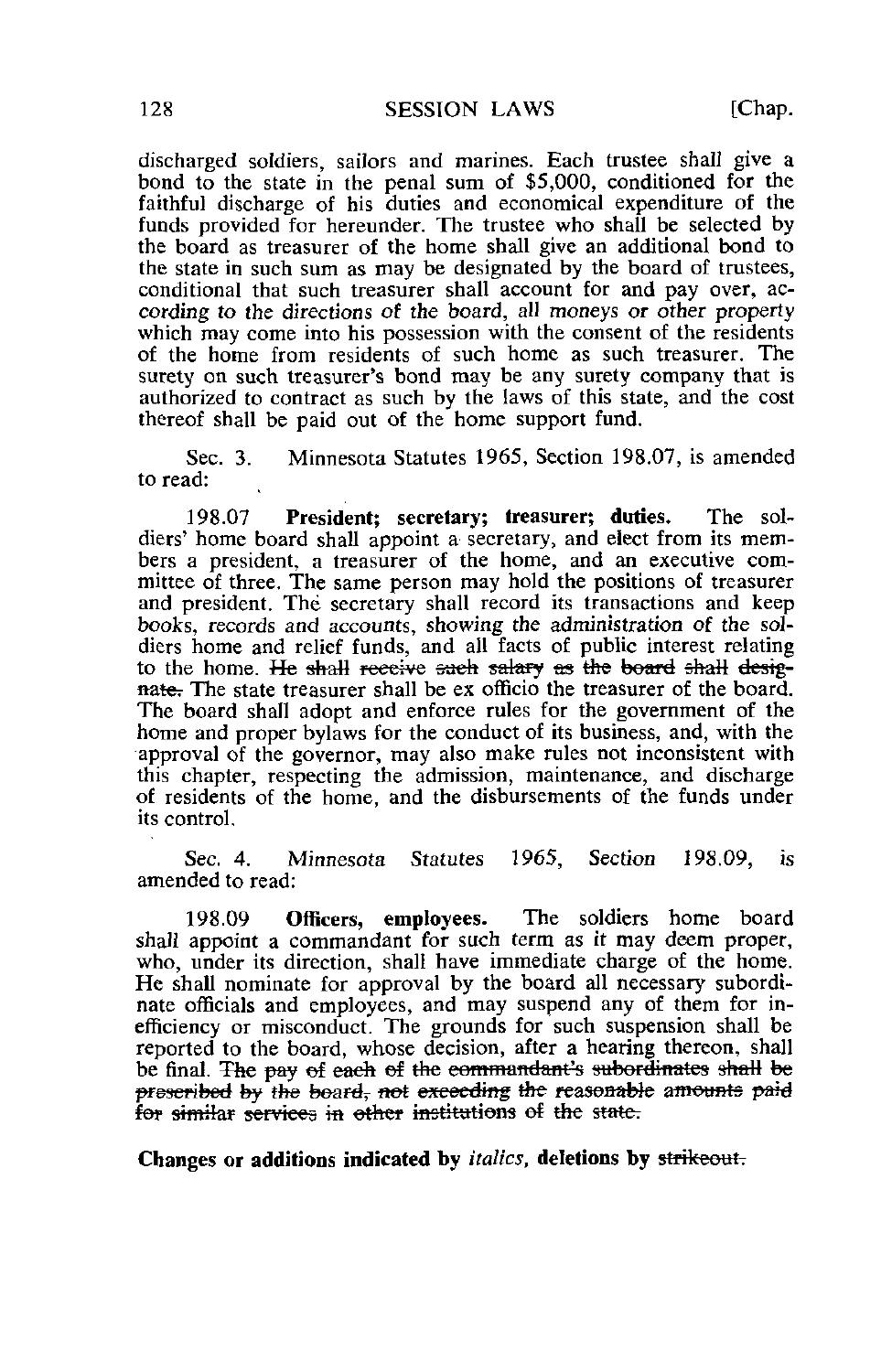Sec. 5. Minnesota Statutes 1965, Section 198.12, is amended to read:

198.12 Relief fund, bow used. Such relief fund shall be expended, under the direction of the soldiers home board, for the relief outside of the home of persons entitled to be admitted; the deserted wives of such persons if worthy; the widows and dependent parents of such as have died; and the deserted or orphaned children of such wives or widows, under the age of 16 years. The granting of such relief, and the extent and character thereof, shall in all cases be in the discretion of the board, and subject to such terms as it may prescribe.

Sec. 6. Minnesota Statutes 1965, Section 198.14, is amended to read:

198.14 Transportation. When it is made to appear that any person entitled to admission to the home is without means to pay the expenses of travel thereto, the president of the soldiers home beard commandant of the home shall furnish transportation to such person without unnecessary delay, and the cost thereof shall be paid out of the soldiers home fund. A joint request for such transportation from a county agent of the board and commander or adjutant  $of a post of the grand army of the republic situated in the country$ shall be sufficient, in the absence of reasons to the contrary, to warrant such expenditure.

Sec. 7. Minnesota Statutes 1965, Section 198.15, is amended to read:

198.15 Moneys, how disbursed. All disbursements from the funds herein provided for shall be made by the state treasurer upon auditor's warrants, payable to the persons entitled thereto in accordance with Minnesota Statutes, Section 6.21. Such warrants shall be issued only upon itemized vouchers furnished by the board, signed by its president and secretary; and designating the purpose of the expenditure, and the fund from which each is payable.

Sec. 8. Minnesota Statutes 1965, Section 198.18, is amended to read:

198.18 Employees not to receive any part of pension. No servant, agent, officer, or employee of the Minnesota soldiers home shall accept or receive from any applicant for membership in, or from any resident of, such soldiers home any part of the United States pension of such applicant or resident, or any sum of money in any manner in any case mentioned in section 198.17 wherein the